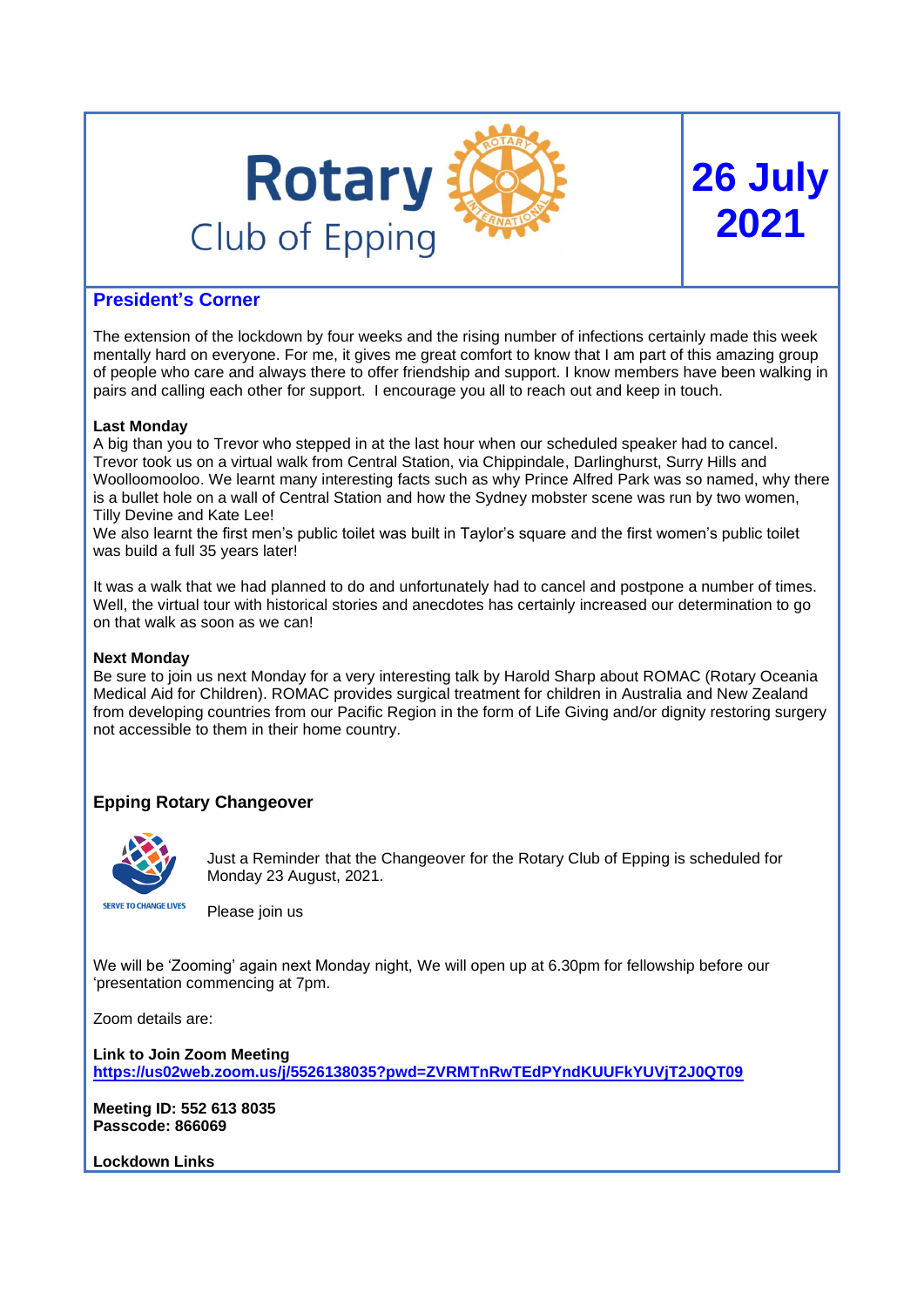During these times of lockdown, life can be difficult, so we ask that you take the time to phone a fellow Club member to see how they are going. I am sure it will be beneficial for the caller and receiver alike!

### **Toula**

## **What is Coming Up**

| Date             | <b>Venue</b> | Organisation         | <b>Speaker</b>      |
|------------------|--------------|----------------------|---------------------|
| 26th July        | Zoom         | <b>Historic Tour</b> | Trevor              |
| 2nd August       | Zoom         | <b>ROMAC</b>         | <b>Harold Sharp</b> |
|                  |              | Madagascar           |                     |
| 9th August       | Zoom         | Video                | Mrs Margaret Klein  |
| 16th August      | TBA          | <b>MITO</b>          | Toni Catton         |
| 23rd August      | TBA          | Changeover           |                     |
| 30th August      | TBA          | Anglicare            | Magnus Linder       |
| 6th September    | TBA          | Shine for Kids       | Andrew Keo          |
| 13 <sub>th</sub> |              |                      |                     |
| September        | TBA          | Social Night ???     |                     |
| 20th             |              |                      |                     |
| September        | TBA          | Inner Wheel          | Robyn Mackey        |

**CCA Needs Help**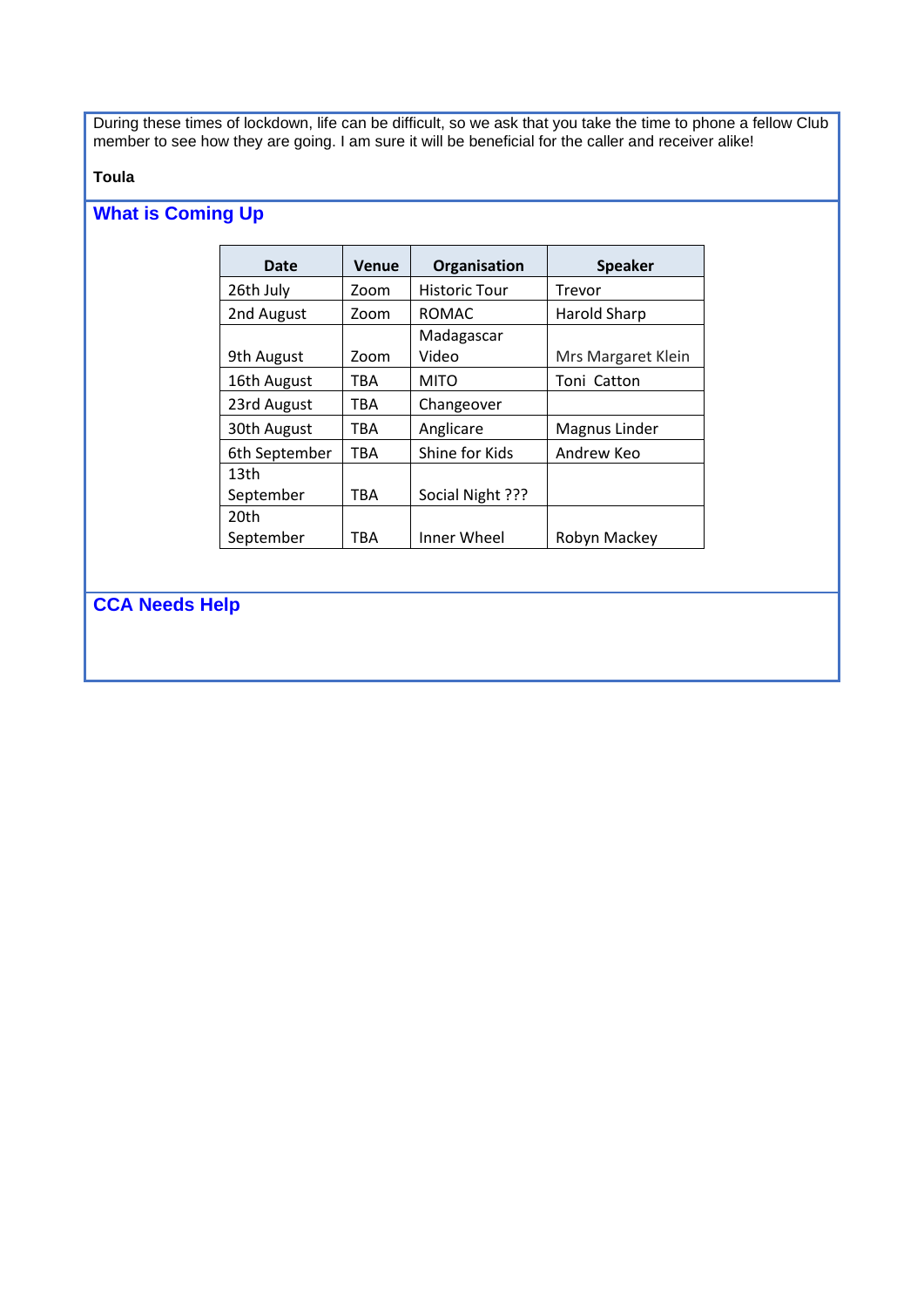

# **A CALL FOR HELP**

## **URGENT DONATIONS NEEDED**

We are seeing a record number of people accessing our Emergency Relief & Food Parcels service. We urgently need donations of the following items to help the most vulnerable members of our community during this difficult time.

We would be grateful for your donations of any of the items below:

- Long Life Milk
- · Personal Hygiene Items Soap, toothpaste, toothbrush, deodorant, shampoo, conditioner, razor, sanitary pads, toilet paper
- . Non-perishable foods with long shelf life, such as canned goods and dried fruit
- Breakfast Cereal
- · Instant Noodles Cup / Packet
- Rice / Pasta
- Vegemite / Peanut Butter / Jam
- . Tea Bags / Small Jars of Coffee

Drop off location: 12 Lakeside Road, Eastwood Drop off days/times: Monday-Friday, 9am to 5pm

To arrange Click & Collect or Online-Delivery please contact 9858 3222.

We Thank You in advance for your generosity.

Alternatively, to make a monetary donation please click on the button below.

## https://ccas.org.au/donate-online/

## **Rotary International President - Shekhar Mehta**

## **Monthly Message**

I wish each of you and your families a great Rotary New Year! Together, let us make it the lives, by making it a year to *grow more and do more*. Let this be a year of changemakers with our membership.

That is precisely why the Each One, Bring One initiative is so important. During this year, I u of new ways in which Rotary can expand its reach into your community and therefore to